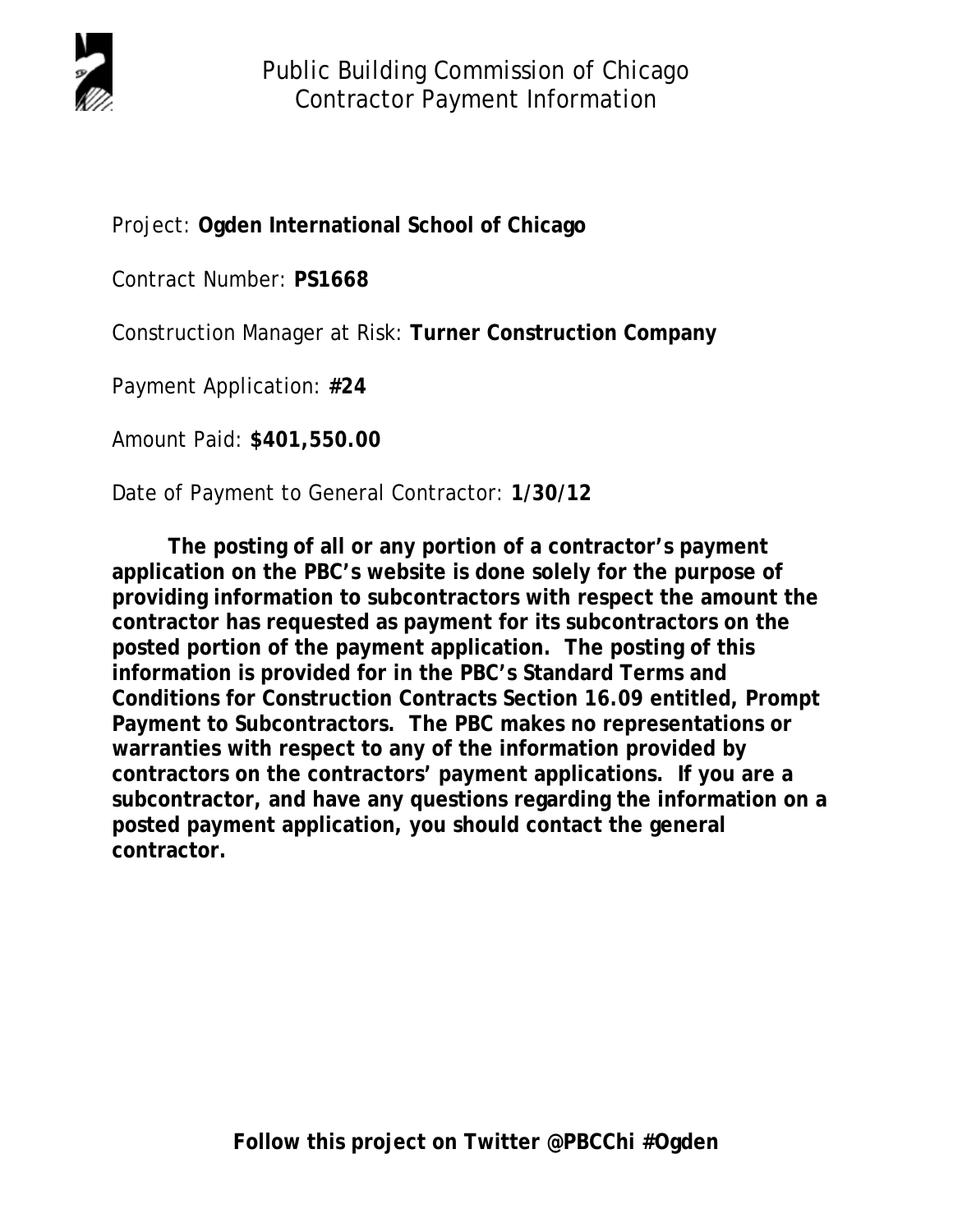## **PUBLIC BUILDING COMMISSION OF CHICAGO**

## **EXHIBIT S**

#### CERTIFICATE OF ARCHITECT - ENGINEER

| Date:<br><b>November 15, 2011</b>                                                                                                                               |                                                                                                                                                                                                                                                                                                                                                                |  |
|-----------------------------------------------------------------------------------------------------------------------------------------------------------------|----------------------------------------------------------------------------------------------------------------------------------------------------------------------------------------------------------------------------------------------------------------------------------------------------------------------------------------------------------------|--|
| Project:<br><b>Ogden Replacement Elementary School</b>                                                                                                          |                                                                                                                                                                                                                                                                                                                                                                |  |
| To: Public Building Commission of Chicago<br>In accordance with Resolution No.<br>the Commission and to its Trustee, that:                                      | adopted by the Public Building Commission of Chicago on<br>, relating to the \$<br>Revenue Bonds issued by the Public Building Commission of Chicago for the financing of this project (and all terms used herein shall have the same meaning as in said Resolution), I hereby certify to                                                                      |  |
|                                                                                                                                                                 | 1. Obligations in the amounts stated herein have been incurred by the Commission and that each item thereof is a proper charge<br>against the Construction Account and has not been paid; and                                                                                                                                                                  |  |
|                                                                                                                                                                 | 2. No amount hereby approved for payment upon any contract will, when added to all amounts previously paid upon such<br>contract, exceed 90% of current estimates approved by the Architect - Engineer until the aggregate amount of payments withheld<br>equals 5% of the Contract Price (said retained funds being payable as set forth in said Resolution). |  |
| THE CONTRACTOR                                                                                                                                                  | <b>Turner Construction Company (Chicago)</b>                                                                                                                                                                                                                                                                                                                   |  |
| <b>FOR</b><br>is now entitled to the sum of                                                                                                                     | <b>Ogden Replacement Elementary School</b><br>\$401,550.00                                                                                                                                                                                                                                                                                                     |  |
| ORIGINAL CONTRACT PRICE<br><b>ADDITIONS</b><br><b>DEDUCTIONS</b><br>NET ADDITION OR DEDUCTION<br>ADJUSTED CONTRACT PRICE                                        | \$44,788,221.00<br>\$0.00<br>\$0.00<br>\$0.00<br>\$44,788,221.00                                                                                                                                                                                                                                                                                               |  |
| TOTAL AMOUNT EARNED                                                                                                                                             | \$43,010,765.50                                                                                                                                                                                                                                                                                                                                                |  |
| TOTAL RETENTION                                                                                                                                                 | \$358,638.50                                                                                                                                                                                                                                                                                                                                                   |  |
| a) Reserve Withheld @ 10% of Total Amount Earned, but<br>not to exceed 1% of Contract Price<br>b) Liens and Other Withholding<br>c) Liquidated Damages Withheld | \$358,638.50<br>\$0.00<br>\$0.00                                                                                                                                                                                                                                                                                                                               |  |
| TOTAL PAID TO DATE (Include this Payment)                                                                                                                       | \$42,652,127.00                                                                                                                                                                                                                                                                                                                                                |  |
| LESS: AMOUNT PREVIOUSLY PAID                                                                                                                                    | \$42,250,577.00                                                                                                                                                                                                                                                                                                                                                |  |
| AMOUNT DUE THIS PAYMENT                                                                                                                                         | \$401,550.00                                                                                                                                                                                                                                                                                                                                                   |  |
| C. Rocco Castellano<br>Architect - Engineer                                                                                                                     | Date: 11/16/2011                                                                                                                                                                                                                                                                                                                                               |  |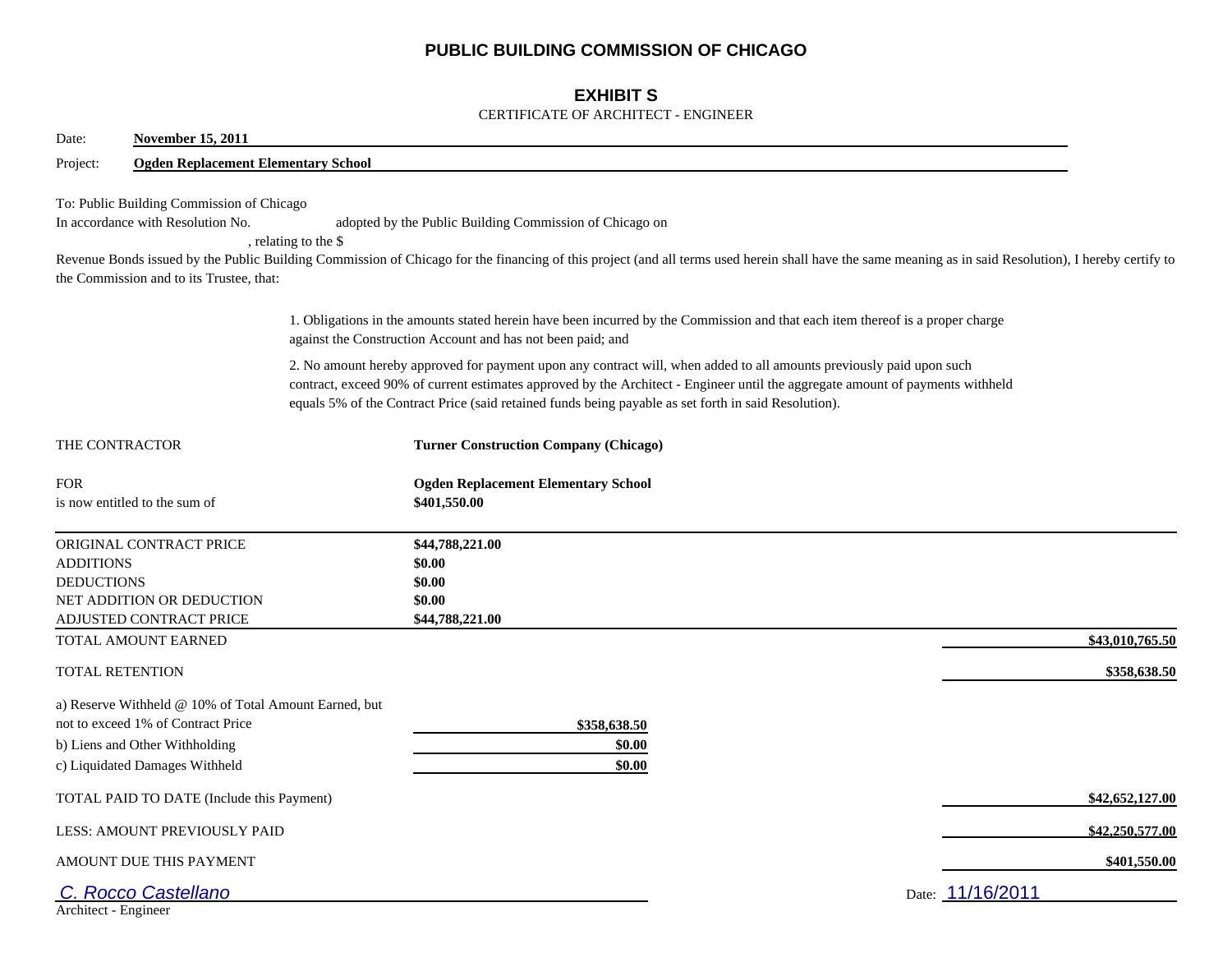## **(1 of 8) CONTRACTOR'S SWORN STATEMENT AND AFFIDAVIT FOR PARTIAL PAYMENT**

| <b>STATE OF Illinois</b> |          |
|--------------------------|----------|
|                          | $\{SS\}$ |
| <b>COUNTY OF Cook</b>    |          |

The affiant, being first duly sworn on oath, deposes and says that he/she is **Project Executive**, of **Turner Construction Company (Chicago)**, an **Illinois** corporation, and duly authorized to make this Affidavit in behalf of said corporation, and for him/herself individually; that he/she is well acquainted with the facts herein set forth and that said corporation is the Contractor with the PUBLIC BUILDING COMMISSION OF CHICAGO, Owner, under Contract No. **1632400** dated the **24th day of November, 2009**, for (describe nature of work)

#### **General Construction**

for (designate Project and Location)

#### **Ogden Replacement Elementary School**

#### **24 W. Walton, Chicago, Illinois 60610**

**·** that the following statements are made for the purpose of procuring a partial payment of

#### **Four hundred one thousand five hundred fifty**

#### **\$401,550.00**

under the terms of said Contract;

**·** that the work for which payment is requested has been completed, free and clear of any and all claims, liens, charges, and expenses of any kind or nature whatsoever and in full compliance with the Contract Documents and the requirements of said Owner under them;

**·** that for the purposes of said Contract, the following persons have been contracted with, and have furnished or prepared materials, equipment, supplies, and services for, and having done labor on said improvement;

**·** that the respective amounts set forth opposite their names is the full amount of money due and to become due to each of them respectively;

**·** that this statement is a full, true, and complete statement of all such persons and of the full amount now due and the amount heretofore paid to each of them for such labor, materials, equipment, supplies, and services, furnished or prepared by each of them to or on account of said work, as stated:

| <b>NAME</b><br>and<br><b>ADDRESS</b>                                                                                 | <b>TYPE</b><br><b>OF</b><br><b>WORK</b>           | <b>TOTAL</b><br><b>CONTRACT</b><br><b>(INCLUDE</b><br>C.O.'s | <b>TOTAL</b><br><b>WORK</b><br><b>COMPLETE</b> | <b>LESS</b><br><b>RETENTION</b><br><b>(INCLUDE</b><br><b>CURRENT)</b> | <b>LESS</b><br><b>NET</b><br><b>PREVIOUSLY</b><br><b>PAID</b> | <b>NET</b><br><b>DUE</b><br><b>THIS</b><br><b>PERIOD</b> | <b>BALANCE</b><br><b>TO</b><br><b>BECOME</b><br><b>DUE</b> |
|----------------------------------------------------------------------------------------------------------------------|---------------------------------------------------|--------------------------------------------------------------|------------------------------------------------|-----------------------------------------------------------------------|---------------------------------------------------------------|----------------------------------------------------------|------------------------------------------------------------|
| 001                                                                                                                  | <b>TCCo GMP</b>                                   |                                                              |                                                |                                                                       |                                                               |                                                          |                                                            |
| Pinto Construction.<br>7225 W. 105th Street,<br>Palos Hills, Illinois 60465                                          | <b>Site Logisitcs</b>                             | 366,042.00                                                   | 365,561.00                                     | 3,477.20                                                              | 357,397.80                                                    | 4,686.00                                                 | 3,958.20                                                   |
| Pinto Construction,<br>7225 W. 105th Street.<br>Palos Hills, Illinois 60465                                          | Site Logisitcs                                    | 8,611.00                                                     | 8.611.00                                       | 0.00                                                                  | 8.611.00                                                      | 0.00                                                     | 0.00                                                       |
| Thatcher Foundations,<br>Inc.,<br>7100 Industrial Highway,<br>Gary, Indiana 46406                                    | Earth Retention                                   | 509,268.00                                                   | 513,829.00                                     | 25,691.00                                                             | 488,138.00                                                    | 0.00                                                     | 21,130.00                                                  |
| <b>Turner Construction</b><br>Company (Chicago),<br>55 East Monroe Street,<br>Suite 3100.<br>Chicago, Illinois 60603 | Earth<br>Retention-Thatcher<br><b>Foundations</b> | 4,561.00                                                     | 0.00                                           | 0.00                                                                  | 0.00                                                          | 0.00                                                     | 4,561.00                                                   |
| <b>Thatcher Foundations.</b><br>Inc.,<br>7100 Industrial Highway,<br>Gary, Indiana 46406                             | <b>Earth Retention</b>                            | 17,221.00                                                    | 17,221.00                                      | 0.00                                                                  | 17,221.00                                                     | 0.00                                                     | 0.00                                                       |
| John Keno & Company,<br>8608 West Catalpa Ave.,<br>Suite 808,<br>Chicago, Illinois 60656                             | Excavation                                        | 1,744,637.00                                                 | 1,744,637.00                                   | 1,000.00                                                              | 1,717,571.00                                                  | 26,066.00                                                | 1,000.00                                                   |
| John Keno & Company,<br>8608 West Catalpa Ave.,<br>Suite 808,<br>Chicago, Illinois 60656                             | Excavation                                        | 43,673.00                                                    | 43,673.00                                      | 0.00                                                                  | 43,673.00                                                     | 0.00                                                     | 0.00                                                       |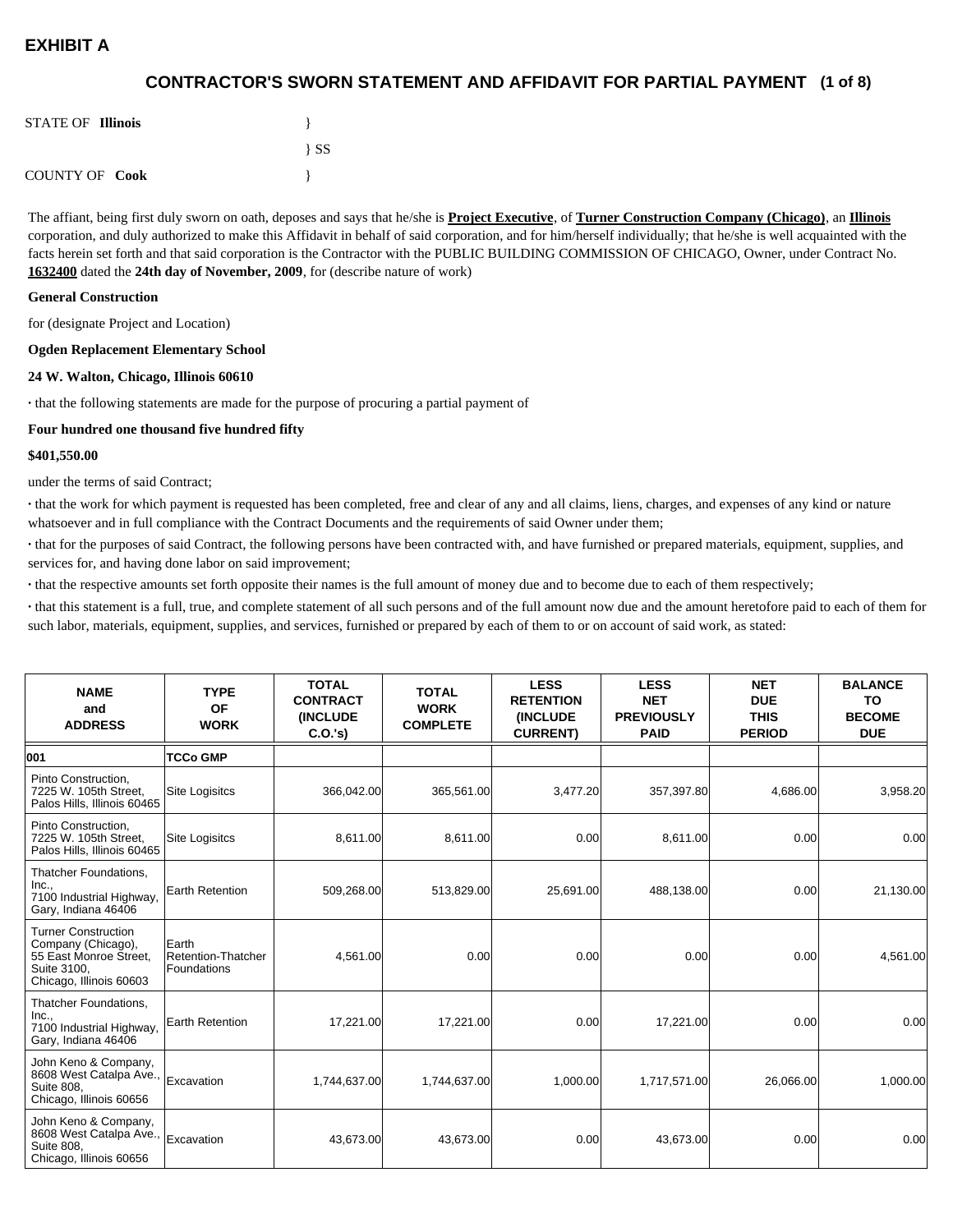### **(2 of 8) CONTRACTOR'S SWORN STATEMENT AND AFFIDAVIT FOR PARTIAL PAYMENT**

| <b>NAME</b><br>and<br><b>ADDRESS</b>                                                                                 | <b>TYPE</b><br><b>OF</b><br><b>WORK</b>                      | <b>TOTAL</b><br><b>CONTRACT</b><br>(INCLUDE<br>$C.O.'s$ ) | <b>TOTAL</b><br><b>WORK</b><br><b>COMPLETE</b> | <b>LESS</b><br><b>RETENTION</b><br>(INCLUDE<br><b>CURRENT)</b> | <b>LESS</b><br><b>NET</b><br><b>PREVIOUSLY</b><br><b>PAID</b> | <b>NET</b><br><b>DUE</b><br><b>THIS</b><br><b>PERIOD</b> | <b>BALANCE</b><br>TO<br><b>BECOME</b><br><b>DUE</b> |
|----------------------------------------------------------------------------------------------------------------------|--------------------------------------------------------------|-----------------------------------------------------------|------------------------------------------------|----------------------------------------------------------------|---------------------------------------------------------------|----------------------------------------------------------|-----------------------------------------------------|
| <b>Revcon Construction</b><br>Corporation,<br>500 Industrial Drive,<br>Prairie View, Illinois<br>60069               | Caissons                                                     | 1,539,773.00                                              | 1,539,773.00                                   | 5.000.00                                                       | 1,503,588.00                                                  | 31,185.00                                                | 5,000.00                                            |
| <b>Revcon Construction</b><br>Corporation,<br>500 Industrial Drive,<br>Prairie View, Illinois<br>60069               | <b>Caissons</b>                                              | 48.763.00                                                 | 48.763.00                                      | 0.00                                                           | 48.763.00                                                     | 0.00                                                     | 0.00                                                |
| Reliable Contracting &<br>Equipment Co.,<br>333 N Ogden Ave,<br>Chicago, Illinois 60607                              | <b>Site Utilities</b>                                        | 407,543.00                                                | 409,946.00                                     | 40,993.72                                                      | 368,952.28                                                    | 0.00                                                     | 38,590.72                                           |
| <b>Turner Construction</b><br>Company (Chicago),<br>55 East Monroe Street,<br>Suite 3100,<br>Chicago, Illinois 60603 | Site<br>Utilities-Reliable<br>Contracting &<br>Equipment Co. | 2,403.00                                                  | 0.00                                           | 0.00                                                           | 0.00                                                          | 0.00                                                     | 2,403.00                                            |
| Reliable Contracting &<br>Equipment Co.,<br>333 N Ogden Ave,<br>Chicago, Illinois 60607                              | <b>Site Utilities</b>                                        | 8,844.00                                                  | 8,844.00                                       | 0.00                                                           | 8,844.00                                                      | 0.00                                                     | 0.00                                                |
| Abbey Paving,<br>1949 County Line Road,<br>Aurora, Illinois 60502                                                    | Paving                                                       | 63,513.00                                                 | 63,513.00                                      | 0.00                                                           | 64,082.70                                                     | (569.70)                                                 | 0.00                                                |
| Abbey Paving,<br>1949 County Line Road,<br>Aurora, Illinois 60502                                                    | Paving                                                       | 1,443.00                                                  | 1,443.00                                       | 0.00                                                           | 1,443.00                                                      | 0.00                                                     | 0.00                                                |
| <b>Turner Construction</b><br>Company (Chicago),<br>55 East Monroe Street,<br>Suite 3100,<br>Chicago, Illinois 60603 | Landscaping-Christy<br>Webber<br>Landscapes                  | 242.00                                                    | 0.00                                           | 0.00                                                           | 0.00                                                          | 0.00                                                     | 242.00                                              |
| <b>Christy Webber</b><br>Landscape,<br>2900 W. Ferdinand St,<br>Chicago, Illinois 60612                              | Landscaping                                                  | 275,592.00                                                | 275,834.00                                     | 25,388.18                                                      | 250,445.82                                                    | 0.00                                                     | 25.146.18                                           |
| <b>Christy Webber</b><br>Landscape,<br>2900 W. Ferdinand St.<br>Chicago, Illinois 60612                              | Landscaping                                                  | 8.776.00                                                  | 8.776.00                                       | 0.00                                                           | 8.776.00                                                      | 0.00                                                     | 0.00                                                |
| Burling Builders, Inc.,<br>44 West 60th Street,<br>Chicago, Illinois 60621                                           | Concrete                                                     | 3,777,938.00                                              | 3,788,127.00                                   | 37,881.00                                                      | 3,750,246.00                                                  | 0.00                                                     | 27,692.00                                           |
| <b>Turner Construction</b><br>Company (Chicago),<br>55 East Monroe Street,<br>Suite 3100,<br>Chicago, Illinois 60603 | Concrete-Burling<br>Builders, Inc.                           | 10,189.00                                                 | 0.00                                           | 0.00                                                           | 0.00                                                          | 0.00                                                     | 10,189.00                                           |
| Burling Builders, Inc.,<br>44 West 60th Street,<br>Chicago, Illinois 60621                                           | Concrete                                                     | 118,122.00                                                | 118,122.00                                     | 0.00                                                           | 118,122.00                                                    | 0.00                                                     | 0.00                                                |
| Illinois Masonry Corp.,<br>200 Telser Rd.,<br>Lake Zurich, Illinois<br>60047                                         | Masonry and Stone                                            | 5,358,949.00                                              | 5,358,949.00                                   | 2,500.00                                                       | 5,308,343.00                                                  | 48,106.00                                                | 2,500.00                                            |
| Illinois Masonry Corp.,<br>200 Telser Rd.,<br>Lake Zurich, Illinois<br>60047                                         | Masonry and Stone                                            | 169,477.00                                                | 169,477.00                                     | 0.00                                                           | 169,477.00                                                    | 0.00                                                     | 0.00                                                |
| Carlo Steel Corporation,<br>3100 East 87th Street,<br>Chicago, Illinois 60617                                        | <b>Structural Steel</b>                                      | 2,270,726.00                                              | 2,270,726.00                                   | 0.00                                                           | 2,270,726.00                                                  | 0.00                                                     | 0.00                                                |
| Carlo Steel Corporation,<br>3100 East 87th Street,<br>Chicago, Illinois 60617                                        | <b>Structural Steel</b>                                      | 77,677.00                                                 | 77,677.00                                      | 0.00                                                           | 77,677.00                                                     | 0.00                                                     | 0.00                                                |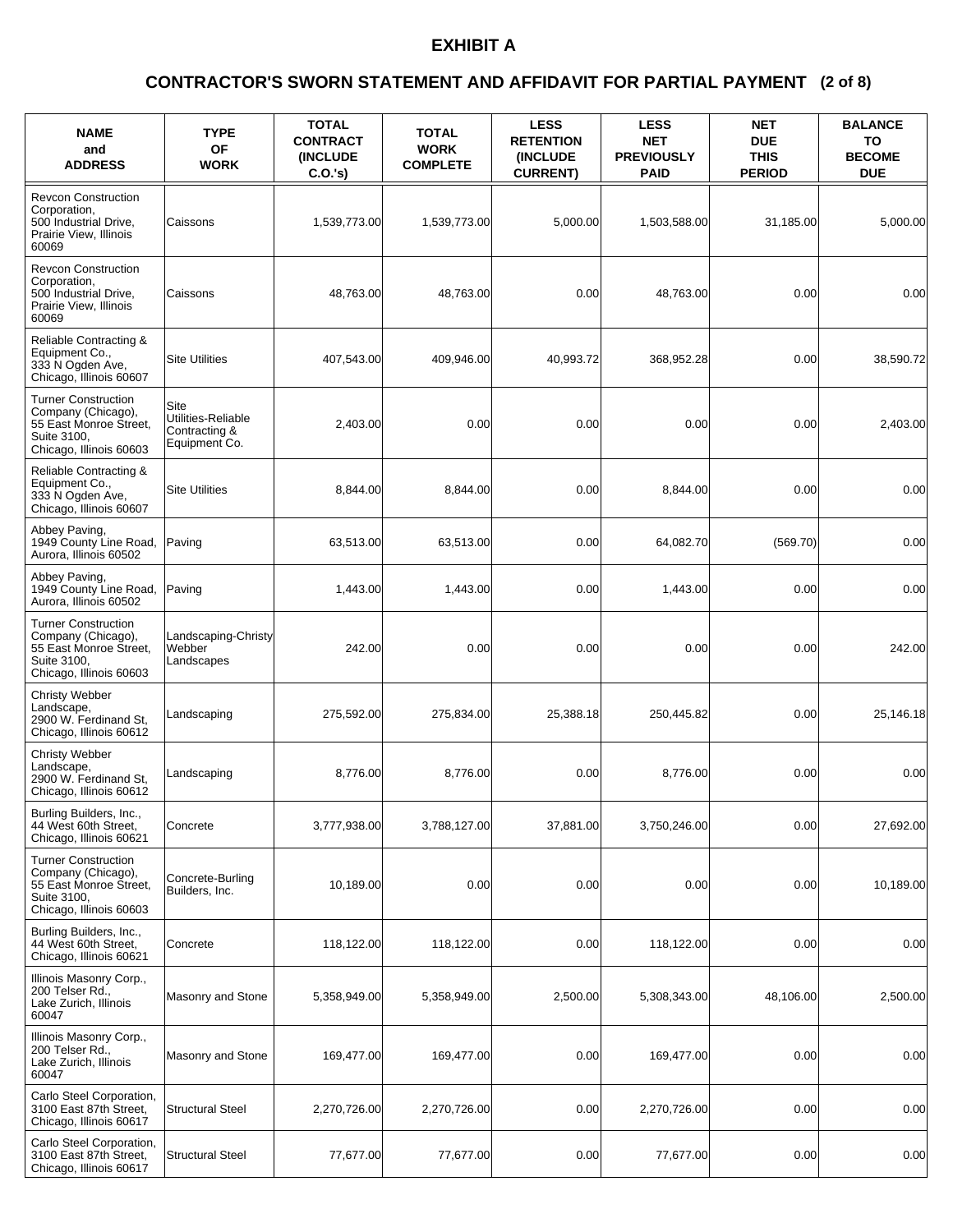### **(3 of 8) CONTRACTOR'S SWORN STATEMENT AND AFFIDAVIT FOR PARTIAL PAYMENT**

| <b>NAME</b><br>and<br><b>ADDRESS</b>                                                                                 | <b>TYPE</b><br><b>OF</b><br><b>WORK</b>          | <b>TOTAL</b><br><b>CONTRACT</b><br>(INCLUDE<br>$C.O.'s$ ) | <b>TOTAL</b><br><b>WORK</b><br><b>COMPLETE</b> | <b>LESS</b><br><b>RETENTION</b><br>(INCLUDE<br><b>CURRENT)</b> | <b>LESS</b><br><b>NET</b><br><b>PREVIOUSLY</b><br><b>PAID</b> | <b>NET</b><br><b>DUE</b><br><b>THIS</b><br><b>PERIOD</b> | <b>BALANCE</b><br>ΤО<br><b>BECOME</b><br><b>DUE</b> |
|----------------------------------------------------------------------------------------------------------------------|--------------------------------------------------|-----------------------------------------------------------|------------------------------------------------|----------------------------------------------------------------|---------------------------------------------------------------|----------------------------------------------------------|-----------------------------------------------------|
| <b>Turner Construction</b><br>Company (Chicago),<br>55 East Monroe Street,<br>Suite 3100,<br>Chicago, Illinois 60603 | Structural<br>Steel-Carlo<br>Subs/Suppliers-TCCb | 286,462.00                                                | 207,352.00                                     | 0.00                                                           | 207,352.00                                                    | 0.00                                                     | 79,110.00                                           |
| Chicago Architectural<br>Metals, Inc.,<br>4619 N. Ravenswood<br>Ave., Ste #201,<br>Chicago, Illinois 60640           | Miscellaneous<br>Metals                          | 102,786.65                                                | 102.786.65                                     | 0.00                                                           | 102,786.65                                                    | 0.00                                                     | 0.00                                                |
| Chicago Architectural<br>Metals, Inc.,<br>4619 N. Ravenswood<br>Ave., Ste #201,<br>Chicago, Illinois 60640           | Miscellaneous<br>Metals                          | 3,867.36                                                  | 3,867.36                                       | 0.00                                                           | 3,867.36                                                      | 0.00                                                     | 0.00                                                |
| Byus Steel, Inc.,<br>1750 Hubbard St.<br>Batavia, Illinois 60510                                                     | Misc. Metals                                     | 50,000.00                                                 | 50,000.00                                      | 0.00                                                           | 50,000.00                                                     | 0.00                                                     | 0.00                                                |
| Byus Steel, Inc.,<br>1750 Hubbard St.<br>Batavia, Illinois 60510                                                     | Misc. Metals                                     | 659,486.00                                                | 656,048.82                                     | 7,365.58                                                       | 641,442.90                                                    | 7,240.34                                                 | 10,802.76                                           |
| Byus Steel, Inc.,<br>1750 Hubbard St.<br>Batavia, Illinois 60510                                                     | Misc. Metals                                     | 19.218.00                                                 | 19,218.00                                      | 0.00                                                           | 19,218.00                                                     | 0.00                                                     | 0.00                                                |
| <b>Midwest Fence</b><br>Corporation,<br>900 <sup>'</sup> N. Kedzie Avenue,<br>Chicago, Illinois 60651                | <b>Metal Fence</b>                               | 216,281.00                                                | 216,281.00                                     | 2,162.81                                                       | 214,118.19                                                    | 0.00                                                     | 2,162.81                                            |
| <b>Midwest Fence</b><br>Corporation,<br>900 N. Kedzie Avenue,<br>Chicago, Illinois 60651                             | <b>Metal Fence</b>                               | 6,532.00                                                  | 6,532.00                                       | 0.00                                                           | 6,532.00                                                      | 0.00                                                     | 0.00                                                |
| <b>Turner Construction</b><br>Company (Chicago),<br>55 East Monroe Street,<br>Suite 3100,<br>Chicago, Illinois 60603 | Misc. Metals-CAM<br>Subs/Suppliers               | 301,187.30                                                | 301,187.30                                     | 0.00                                                           | 301,187.30                                                    | 0.00                                                     | 0.00                                                |
| <b>Turner Construction</b><br>Company (Chicago),<br>55 East Monroe Street,<br>Suite 3100,<br>Chicago, Illinois 60603 | Misc.<br>Metals-Subguard<br>Reimbursment         | (132, 191.00)                                             | (132, 191.00)                                  | 0.00                                                           | (132, 191.00)                                                 | 0.00                                                     | 0.00                                                |
| <b>Turner Construction</b><br>Company (Chicago),<br>55 East Monroe Street,<br>Suite 3100,<br>Chicago, Illinois 60603 | General<br>Trades-Scale<br>Construction, Inc.    | 1,632.00                                                  | 0.00                                           | 0.00                                                           | 0.00                                                          | 0.00                                                     | 1,632.00                                            |
| Scale Construction Inc.,<br>2101 S. CARPENTER<br>ST, 2ND FLOOR,<br>CHICAGO, Illinois 60608                           | <b>General Trades</b>                            | 982,859.00                                                | 984,491.00                                     | 9,807.48                                                       | 974,683.52                                                    | 0.00                                                     | 8,175.48                                            |
| Scale Construction Inc.,<br>2101 S. CARPENTER<br>ST, 2ND FLOOR,<br>CHICAGO, Illinois 60608                           | <b>General Trades</b>                            | 30,243.00                                                 | 30,243.00                                      | 0.00                                                           | 30,243.00                                                     | 0.00                                                     | 0.00                                                |
| Carroll Seating Co.,<br>2105 Lunt,<br>Elk Grove Village, Illinois<br>60007                                           | Architectural<br>Millwork &<br>Casework          | 392,835.00                                                | 392,835.00                                     | 3,928.35                                                       | 380,259.73                                                    | 8,646.92                                                 | 3,928.35                                            |
| Carroll Seating Co.,<br>2105 Lunt,<br>Elk Grove Village, Illinois<br>60007                                           | Architectural<br>Millwork &<br>Casework          | 12,061.00                                                 | 12,061.00                                      | 0.00                                                           | 12,061.00                                                     | 0.00                                                     | 0.00                                                |
| Kremer & Davis,<br>132 Osborne Road,<br>Fridley, Minnesota 55432                                                     | Waterproofing                                    | 360,278.00                                                | 360,278.00                                     | 0.00                                                           | 359,665.50                                                    | 612.50                                                   | 0.00                                                |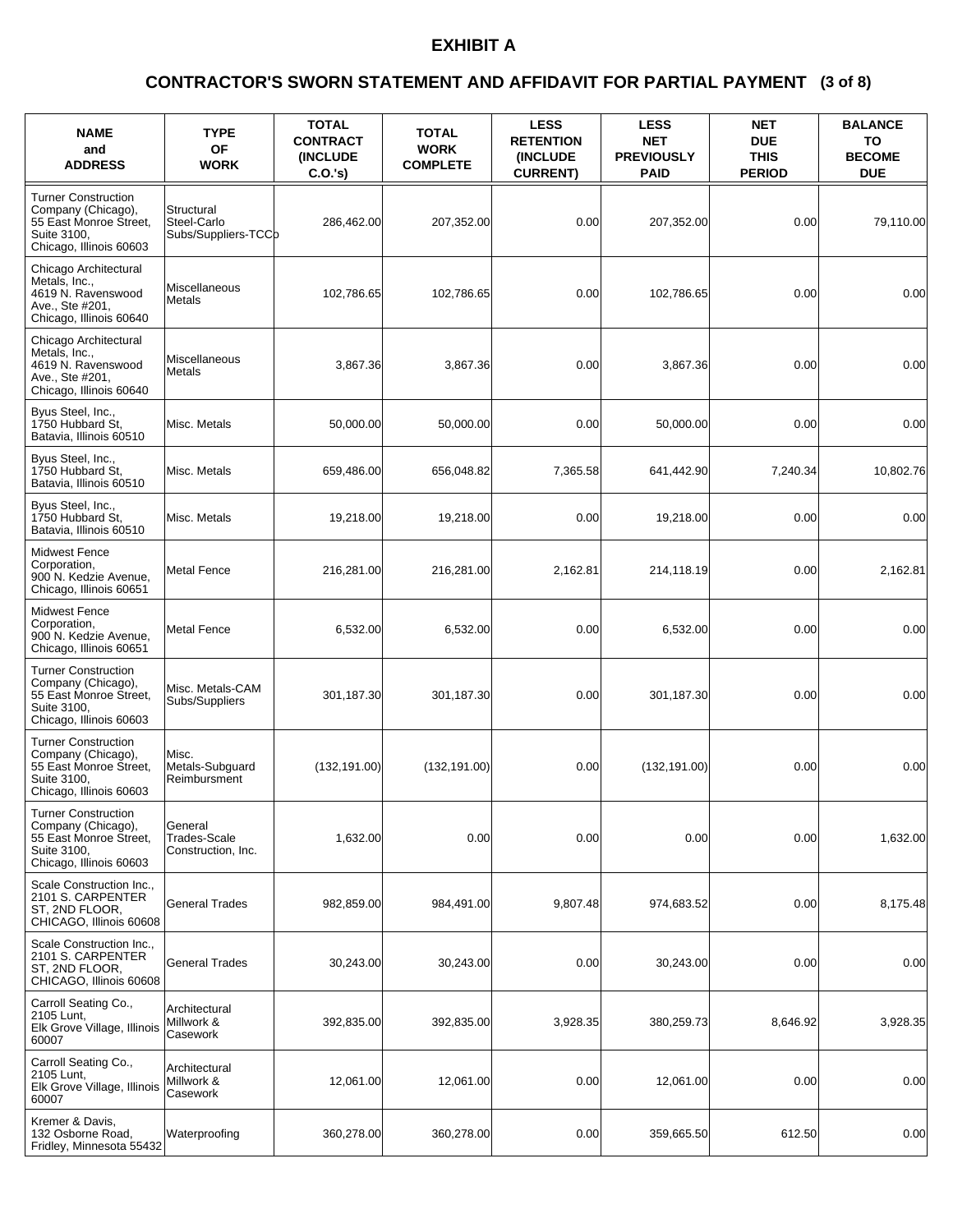### **(4 of 8) CONTRACTOR'S SWORN STATEMENT AND AFFIDAVIT FOR PARTIAL PAYMENT**

| <b>NAME</b><br>and<br><b>ADDRESS</b>                                                                                 | <b>TYPE</b><br><b>OF</b><br><b>WORK</b>            | <b>TOTAL</b><br><b>CONTRACT</b><br><b>(INCLUDE)</b><br>C.O.'s) | <b>TOTAL</b><br><b>WORK</b><br><b>COMPLETE</b> | <b>LESS</b><br><b>RETENTION</b><br><b>(INCLUDE)</b><br><b>CURRENT)</b> | <b>LESS</b><br><b>NET</b><br><b>PREVIOUSLY</b><br><b>PAID</b> | <b>NET</b><br><b>DUE</b><br><b>THIS</b><br><b>PERIOD</b> | <b>BALANCE</b><br>TO<br><b>BECOME</b><br><b>DUE</b> |
|----------------------------------------------------------------------------------------------------------------------|----------------------------------------------------|----------------------------------------------------------------|------------------------------------------------|------------------------------------------------------------------------|---------------------------------------------------------------|----------------------------------------------------------|-----------------------------------------------------|
| Kremer & Davis.<br>132 Osborne Road.<br>Fridley, Minnesota 55432                                                     | Waterproofing                                      | 14,557.00                                                      | 14,557.00                                      | 0.00                                                                   | 14,557.00                                                     | 0.00                                                     | 0.00                                                |
| Bennett & Brosseau<br>Roofing, Inc.,<br>535 Anderson Drive,<br>Romeoville, Illinois<br>60446                         | Roofing                                            | 1,698,257.00                                                   | 1,698,257.00                                   | 16,986.96                                                              | 1,646,587.40                                                  | 34,682.64                                                | 16,986.96                                           |
| Bennett & Brosseau<br>Roofing, Inc.,<br>535 Anderson Drive,<br>Romeoville, Illinois<br>60446                         | Roofing                                            | 55,907.00                                                      | 55,907.00                                      | 0.00                                                                   | 55,907.00                                                     | 0.00                                                     | 0.00                                                |
| ASC Fireproofing, Inc.,<br>607 Church Road,<br>Elgin, Illinois 60123                                                 | Fireproofing                                       | 166,157.00                                                     | 164,106.00                                     | 5,463.38                                                               | 158,642.62                                                    | 0.00                                                     | 7,514.38                                            |
| ASC Fireproofing, Inc.,<br>607 Church Road,<br>Elgin, Illinois 60123                                                 | Fireproofing                                       | 4,092.00                                                       | 3,814.74                                       | 0.00                                                                   | 3,814.74                                                      | 0.00                                                     | 277.26                                              |
| <b>Turner Construction</b><br>Company (Chicago),<br>55 East Monroe Street,<br>Suite 3100,<br>Chicago, Illinois 60603 | Curtainwall-Underland<br>Architectural<br>Sysytems | 7.923.00                                                       | 0.00                                           | 0.00                                                                   | 0.00                                                          | 0.00                                                     | 7,923.00                                            |
| <b>Underland Architectural</b><br>Systems, Inc.,<br>20318 Torrence Avenue,<br>Lynwood, Illinois 60411                | Curtaiwall/Glass/Metal<br>Panels                   | 1,525,541.00                                                   | 1,533,464.00                                   | 15,855.22                                                              | 1,517,608.78                                                  | 0.00                                                     | 7,932.22                                            |
| <b>Underland Architectural</b><br>Systems, Inc.,<br>20318 Torrence Avenue,<br>Lynwood, Illinois 60411                | Curtaiwall/Glass/Metal<br>Panels                   | 50,955.00                                                      | 50,955.00                                      | 0.00                                                                   | 50,955.00                                                     | 0.00                                                     | 0.00                                                |
| The Levy Company,<br>3925 Commercial<br>Avenue,<br>Northbrook, Illinois<br>60062                                     | Gypsum<br>Board/Plaster                            | 878,067.00                                                     | 878,067.00                                     | 5,000.00                                                               | 871,493.04                                                    | 1,573.96                                                 | 5,000.00                                            |
| The Levy Company,<br>3925 Commercial<br>Avenue.<br>Northbrook, Illinois<br>60062                                     | Gypsum<br>Board/Plaster                            | 29,531.00                                                      | 29,531.00                                      | 0.00                                                                   | 29,531.00                                                     | 0.00                                                     | 0.00                                                |
| Mr. Davids Carpet<br>Service,<br>865 W Irving Park Road,<br>Itasca, Illinois 60143                                   | Ceramic & Quarry<br>Tile                           | 101,966.00                                                     | 101,966.00                                     | 1,000.00                                                               | 91,717.80                                                     | 9,248.20                                                 | 1,000.00                                            |
| Mr. Davids Carpet<br>Service,<br>865 W Irving Park Road,<br>Itasca, Illinois 60143                                   | Ceramic & Quarry<br>Tile                           | 2,886.00                                                       | 2,886.00                                       | 0.00                                                                   | 2,886.00                                                      | 0.00                                                     | 0.00                                                |
| <b>Turner Construction</b><br>Company (Chicago),<br>55 East Monroe Street,<br>Suite 3100,<br>Chicago, Illinois 60603 | Terrazzo-Metropolitan<br>Terrazzo, LLC             | 7,261.00                                                       | 0.00                                           | 0.00                                                                   | 0.00                                                          | 0.00                                                     | 7,261.00                                            |
| Metropolitan Terrazzo,<br>LLC,<br>645 Lunt Avenue,<br>Elk Grove Village, Illinois<br>60007                           | Terrazzo                                           | 910,399.00                                                     | 917,660.00                                     | 26,526.49                                                              | 891,133.51                                                    | 0.00                                                     | 19,265.49                                           |
| Metropolitan Terrazzo,<br>LLC.<br>645 Lunt Avenue,<br>Elk Grove Village, Illinois<br>60007                           | Terrazzo                                           | 31,986.00                                                      | 31,986.00                                      | 0.00                                                                   | 31,986.00                                                     | 0.00                                                     | 0.00                                                |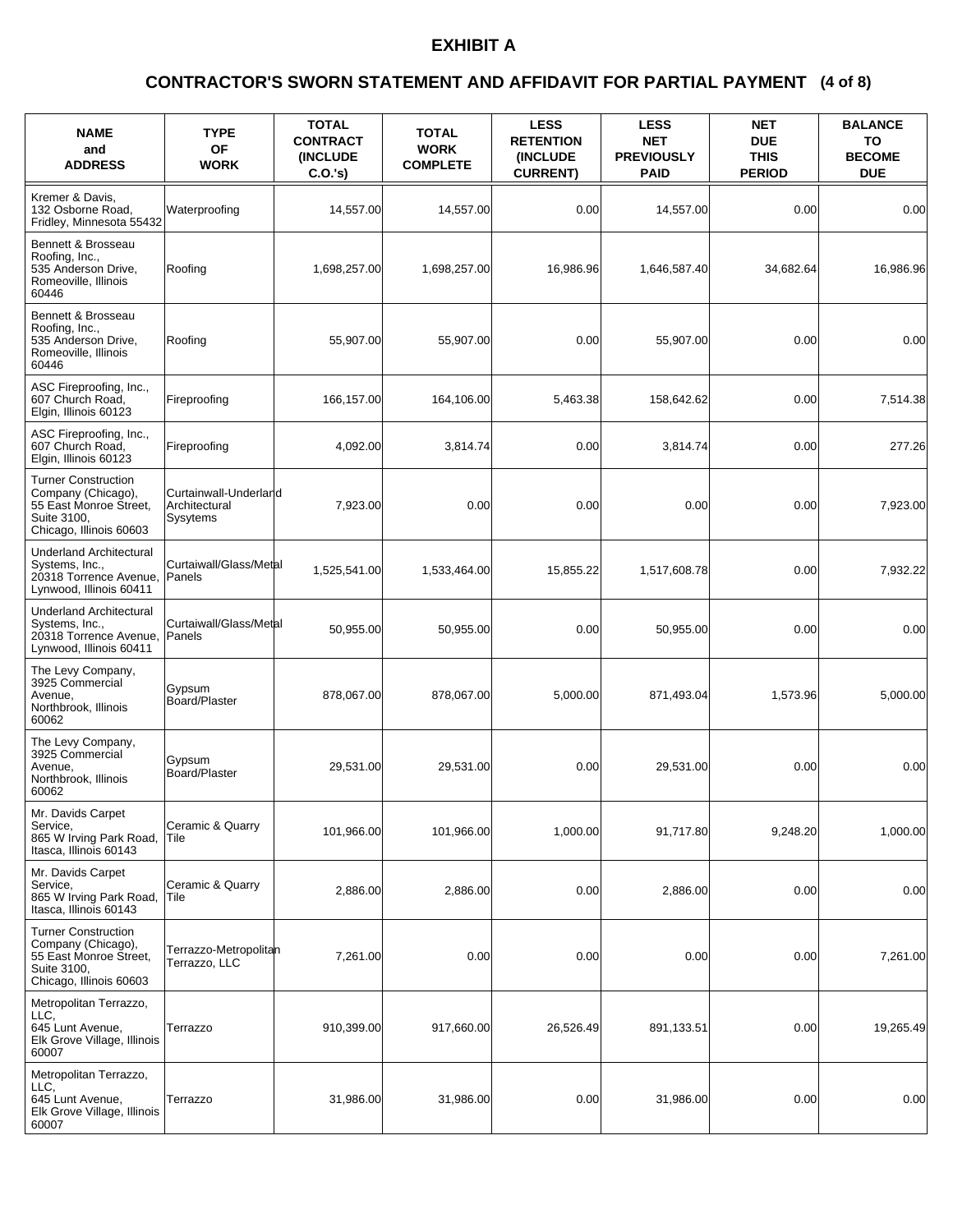### **(5 of 8) CONTRACTOR'S SWORN STATEMENT AND AFFIDAVIT FOR PARTIAL PAYMENT**

| <b>NAME</b><br>and<br><b>ADDRESS</b>                                                                                 | <b>TYPE</b><br><b>OF</b><br><b>WORK</b>                | <b>TOTAL</b><br><b>CONTRACT</b><br>(INCLUDE<br>C.O.'s) | <b>TOTAL</b><br><b>WORK</b><br><b>COMPLETE</b> | <b>LESS</b><br><b>RETENTION</b><br>(INCLUDE<br><b>CURRENT)</b> | <b>LESS</b><br><b>NET</b><br><b>PREVIOUSLY</b><br><b>PAID</b> | <b>NET</b><br><b>DUE</b><br><b>THIS</b><br><b>PERIOD</b> | <b>BALANCE</b><br>TO<br><b>BECOME</b><br><b>DUE</b> |
|----------------------------------------------------------------------------------------------------------------------|--------------------------------------------------------|--------------------------------------------------------|------------------------------------------------|----------------------------------------------------------------|---------------------------------------------------------------|----------------------------------------------------------|-----------------------------------------------------|
| <b>Turner Construction</b><br>Company (Chicago),<br>55 East Monroe Street,<br>Suite 3100,<br>Chicago, Illinois 60603 | Wood Flooring<br>W/Striping-Floors<br>Incorporated     | 760.00                                                 | 0.00                                           | 0.00                                                           | 0.00                                                          | 0.00                                                     | 760.00                                              |
| Floors, Inc,<br>PO Box 700, 1341<br>Cobblestone Way,<br>Woodstock, Illinois<br>60098                                 | Wood Flooring<br>W/Striping                            | 81.849.00                                              | 82,609.00                                      | 826.09                                                         | 81,782.91                                                     | 0.00                                                     | 66.09                                               |
| Floors, Inc.<br>PO Box 700, 1341<br>Cobblestone Way,<br>Woodstock, Illinois<br>60098                                 | Wood Flooring<br>W/Striping                            | 2,789.00                                               | 2,789.00                                       | 0.00                                                           | 2,789.00                                                      | 0.00                                                     | 0.00                                                |
| Flooring Resources,<br>600 W. Pratt,<br>Elk Grove, Illinois 60007                                                    | <b>Resilient Flooring &amp;</b><br>Carpet              | 207,681.00                                             | 207,681.00                                     | 1,500.00                                                       | 203,273.90                                                    | 2,907.10                                                 | 1,500.00                                            |
| Flooring Resources,<br>600 W. Pratt,<br>Elk Grove, Illinois 60007                                                    | <b>Resilient Flooring &amp;</b><br>Carpet              | 5,198.00                                               | 5,198.00                                       | 0.00                                                           | 5,182.40                                                      | 15.60                                                    | 0.00                                                |
| DBM Services, Inc.,<br>16W107 83rd Street,<br>Burr Ridge, Illinois 60527                                             | <b>Fluid Applied</b><br>Flooring                       | 77,623.00                                              | 77,623.00                                      | 0.00                                                           | 75,353.75                                                     | 2,269.25                                                 | 0.00                                                |
| DBM Services, Inc.,<br>16W107 83rd Street,<br>Burr Ridge, Illinois 60527                                             | <b>Fluid Applied</b><br>Flooring                       | 3,340.00                                               | 3,340.00                                       | 0.00                                                           | 3,340.00                                                      | 0.00                                                     | 0.00                                                |
| <b>Turner Construction</b><br>Company (Chicago),<br>55 East Monroe Street,<br>Suite 3100,<br>Chicago, Illinois 60603 | Painting-Continental<br>Painting &<br>Decorating, Inc. | 545.00                                                 | 0.00                                           | 0.00                                                           | (32.14)                                                       | 32.14                                                    | 545.00                                              |
| Continental Painting &<br>Decorating, Inc.,<br>2255 South Wabash<br>Avenue,<br>Chicago, Illinois 60616               | Painting                                               | 298,320.00                                             | 298,865.00                                     | 2,988.65                                                       | 295,876.35                                                    | 0.00                                                     | 2,443.65                                            |
| Continental Painting &<br>Decorating, Inc.,<br>2255 South Wabash<br>Avenue,<br>Chicago, Illinois 60616               | Painting                                               | 9,815.00                                               | 9,815.00                                       | 0.00                                                           | 9,815.00                                                      | 0.00                                                     | 0.00                                                |
| Interior Concepts Inc,<br>7150 N Ridgeway Ave,<br>Lincolnwood, Illinois<br>60712                                     | <b>Toilet Partitions</b>                               | 115,337.00                                             | 113,854.00                                     | 2,529.08                                                       | 111,324.92                                                    | 0.00                                                     | 4,012.08                                            |
| Interior Concepts Inc,<br>7150 N Ridgeway Ave,<br>Lincolnwood, Illinois<br>60712                                     | <b>Toilet Partitions</b>                               | 3,697.00                                               | 3,697.00                                       | 0.00                                                           | 3,697.00                                                      | 0.00                                                     | 0.00                                                |
| Electrical Contractors,<br>Inc.,<br>1252 Allanson Road,<br>Mundelein, Illinois 60060                                 | Parking Control<br>System                              | 38,299.00                                              | 38,299.00                                      | 0.00                                                           | 37,150.03                                                     | 1,148.97                                                 | 0.00                                                |
| <b>Electrical Contractors,</b><br>Inc.,<br>1252 Allanson Road,<br>Mundelein, Illinois 60060                          | Parking Control<br>System                              | 1,306.00                                               | 1,306.00                                       | 0.00                                                           | 1,306.00                                                      | 0.00                                                     | 0.00                                                |
| <b>Turner Construction</b><br>Company (Chicago),<br>55 East Monroe Street,<br>Suite 3100,<br>Chicago, Illinois 60603 | General<br>Specialties-Nedland                         | 25,038.00                                              | 25,038.00                                      | 0.00                                                           | 25,038.00                                                     | 0.00                                                     | 0.00                                                |
| Poblocki Sign Company<br>LLC.<br>P.O. Box 1541,<br>Milwaukee, Wisconsin<br>53201-1541                                | Signage                                                | 105,583.00                                             | 105,583.00                                     | 0.00                                                           | 102,140.03                                                    | 3,442.97                                                 | 0.00                                                |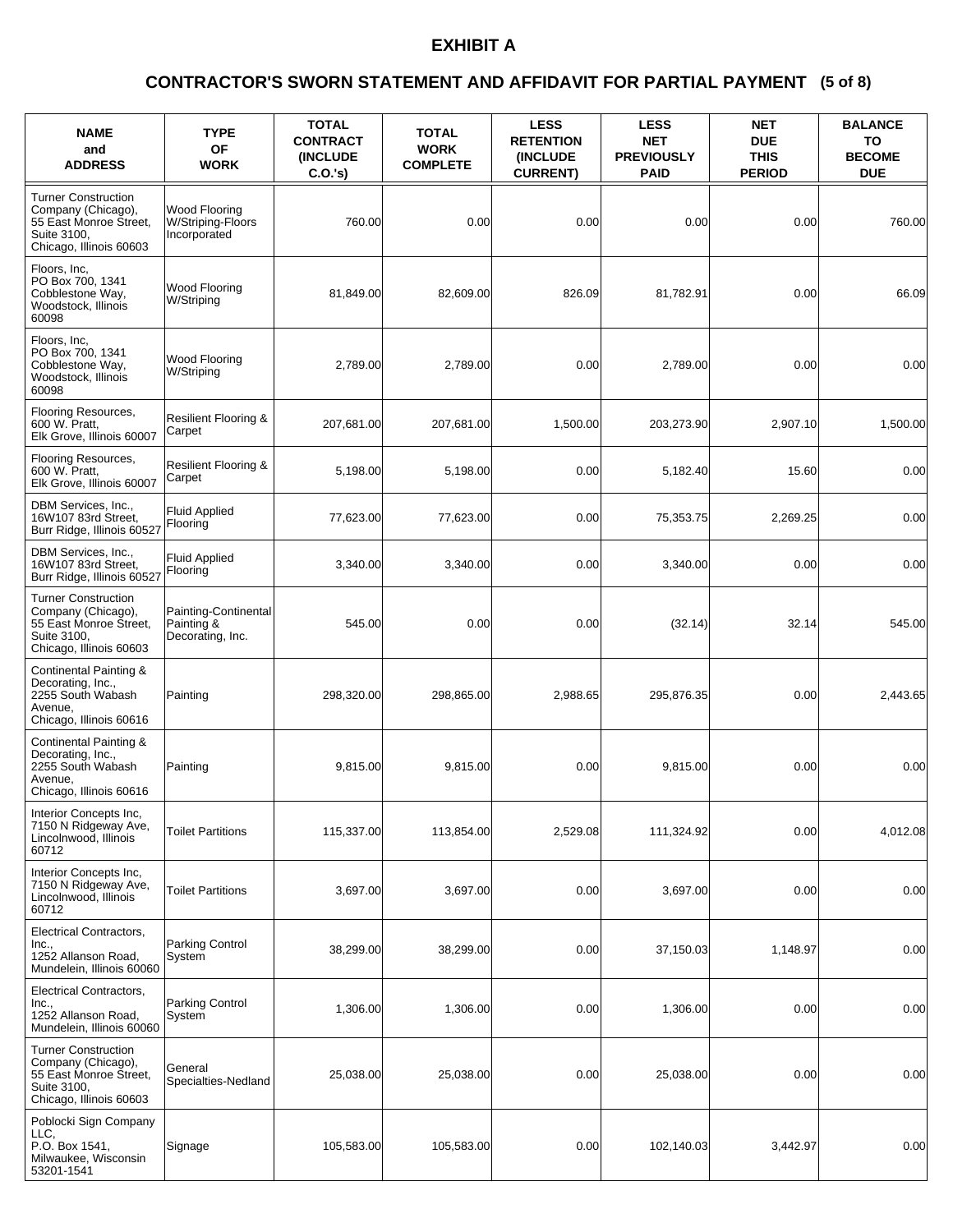### **(6 of 8) CONTRACTOR'S SWORN STATEMENT AND AFFIDAVIT FOR PARTIAL PAYMENT**

| <b>NAME</b><br>and<br><b>ADDRESS</b>                                                                                  | <b>TYPE</b><br><b>OF</b><br><b>WORK</b> | <b>TOTAL</b><br><b>CONTRACT</b><br>(INCLUDE<br>$C.O.'s$ ) | <b>TOTAL</b><br><b>WORK</b><br><b>COMPLETE</b> | <b>LESS</b><br><b>RETENTION</b><br>(INCLUDE<br><b>CURRENT)</b> | <b>LESS</b><br><b>NET</b><br><b>PREVIOUSLY</b><br><b>PAID</b> | <b>NET</b><br><b>DUE</b><br><b>THIS</b><br><b>PERIOD</b> | <b>BALANCE</b><br>TO<br><b>BECOME</b><br><b>DUE</b> |
|-----------------------------------------------------------------------------------------------------------------------|-----------------------------------------|-----------------------------------------------------------|------------------------------------------------|----------------------------------------------------------------|---------------------------------------------------------------|----------------------------------------------------------|-----------------------------------------------------|
| Poblocki Sign Company<br>LLC.<br>P.O. Box 1541.<br>Milwaukee, Wisconsin<br>53201-1541                                 | Signage                                 | 3,137.00                                                  | 3,137.00                                       | 0.00                                                           | 3,042.89                                                      | 94.11                                                    | 0.00                                                |
| Larson Equipment &<br>Furniture,<br>403 S Vermnt,<br>Palatine, Illinois 60067                                         | <b>Metal Lockers</b>                    | 135,591.00                                                | 135,591.00                                     | 0.00                                                           | 135,583.00                                                    | 8.00                                                     | 0.00                                                |
| Larson Equipment &<br>Furniture,<br>403 S Vermnt,<br>Palatine, Illinois 60067                                         | <b>Metal Lockers</b>                    | 4,718.00                                                  | 4,718.00                                       | 0.00                                                           | 4,718.00                                                      | 0.00                                                     | 0.00                                                |
| <b>Turner Construction</b><br>Company (Chicago),<br>55 East Monroe Street,<br>Suite 3100,<br>Chicago, Illinois 60603  | Playground<br>Equip.-NuToys             | 41,562.00                                                 | 41,562.00                                      | 0.00                                                           | 41,562.00                                                     | 0.00                                                     | 0.00                                                |
| M.L. Rongo, Inc.,<br>4817 W. Lake Street,<br>Melrose Park, Illinois<br>60160                                          | <b>Food Service</b><br>Equipment        | 156,706.00                                                | 156,706.00                                     | 1,494.00                                                       | 155,036.00                                                    | 176.00                                                   | 1,494.00                                            |
| M.L. Rongo, Inc.,<br>4817 W. Lake Street.<br>Melrose Park, Illinois<br>60160                                          | <b>Food Service</b><br>Equipment        | 5,726.00                                                  | 5,726.00                                       | 0.00                                                           | 5,726.00                                                      | 0.00                                                     | 0.00                                                |
| <b>SCHINDLER</b><br>ELEVATOR,<br>1530 Timberwolf Dr.<br>Holland, Ohio 43528                                           | Elevators                               | 348,786.00                                                | 348,786.00                                     | 2,000.00                                                       | 343,867.30                                                    | 2,918.70                                                 | 2,000.00                                            |
| <b>SCHINDLER</b><br>ELEVATOR,<br>1530 Timberwolf Dr,<br>Holland, Ohio 43528                                           | Elevators                               | 11,918.00                                                 | 11,918.00                                      | 0.00                                                           | 11,918.00                                                     | 0.00                                                     | 0.00                                                |
| F. E. Moran Fire<br>Protection of Northern<br>III.,<br>2165 Shermer Rd Ste D,<br>Northbrook, Illinois<br>60062        | <b>Fire Protection</b>                  | 426,670.00                                                | 426,670.00                                     | 4,939.49                                                       | 417,178.48                                                    | 4,552.03                                                 | 4,939.49                                            |
| F. E. Moran Fire<br>Protection of Northern<br>III.,<br>2165 Shermer Rd Ste D,<br>Northbrook, Illinois<br>60062        | <b>Fire Protection</b>                  | 12,273.00                                                 | 12,273.00                                      | 61.27                                                          | 12,150.46                                                     | 61.27                                                    | 61.27                                               |
| Norman Mechanical,<br>3850 Industrial Avenue,<br>Rolling Meadows, Illinois<br>60008                                   | Plumbing                                | 1,246,656.00                                              | 1,248,021.00                                   | 12,481.00                                                      | 1,235,540.00                                                  | 0.00                                                     | 11,116.00                                           |
| <b>Turner Construction</b><br>Company (Chicago),<br>55 East Monroe Street,<br>Suite 3100,<br>Chicago, Illinois 60603  | Plumbing-Norman<br>Mechanical           | 1,365.00                                                  | 0.00                                           | 0.00                                                           | 640.00                                                        | (640.00)                                                 | 1,365.00                                            |
| Norman Mechanical,<br>3850 Industrial Avenue,<br>Rolling Meadows, Illinois<br>60008                                   | Plumbing                                | 32,701.00                                                 | 32,701.00                                      | 0.00                                                           | 32,701.00                                                     | 0.00                                                     | 0.00                                                |
| International Piping<br>Systems, Inc.,<br>444 East State Parkway,<br>Suite 123,<br>Schaumburg, Illinois<br>60173-4538 | Mechanical<br>W/Controls                | 2,967,522.30                                              | 2,967,522.30                                   | 0.00                                                           | 2,967,522.30                                                  | 0.00                                                     | 0.00                                                |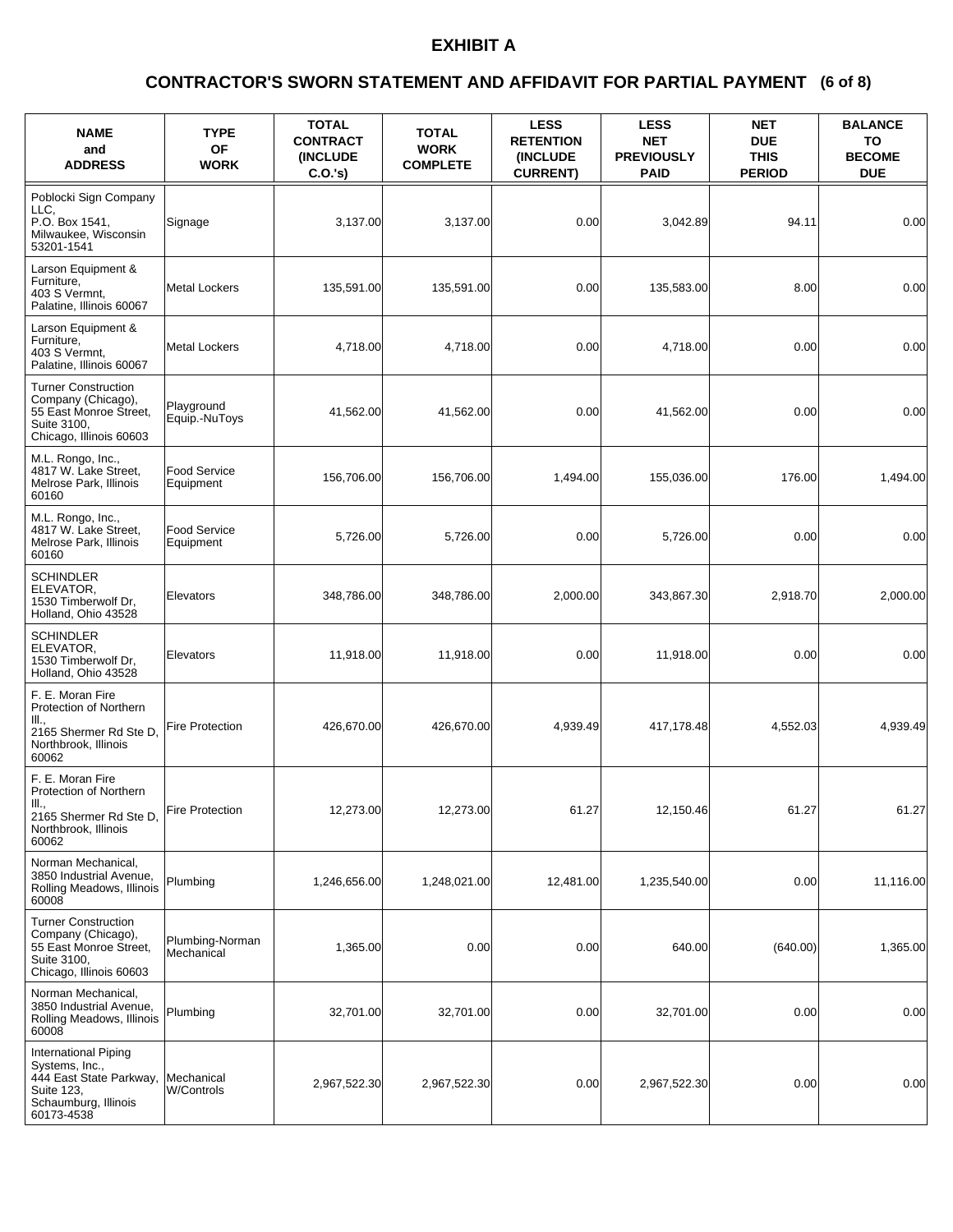### **(7 of 8) CONTRACTOR'S SWORN STATEMENT AND AFFIDAVIT FOR PARTIAL PAYMENT**

| <b>NAME</b><br>and<br><b>ADDRESS</b>                                                                                  | <b>TYPE</b><br><b>OF</b><br><b>WORK</b>                                                                                                                                                       | <b>TOTAL</b><br><b>CONTRACT</b><br><b>(INCLUDE)</b><br>C.O.'s) | <b>TOTAL</b><br><b>WORK</b><br><b>COMPLETE</b> | <b>LESS</b><br><b>RETENTION</b><br>(INCLUDE<br><b>CURRENT)</b> | <b>LESS</b><br><b>NET</b><br><b>PREVIOUSLY</b><br><b>PAID</b> | <b>NET</b><br><b>DUE</b><br><b>THIS</b><br><b>PERIOD</b> | <b>BALANCE</b><br>ΤО<br><b>BECOME</b><br><b>DUE</b> |
|-----------------------------------------------------------------------------------------------------------------------|-----------------------------------------------------------------------------------------------------------------------------------------------------------------------------------------------|----------------------------------------------------------------|------------------------------------------------|----------------------------------------------------------------|---------------------------------------------------------------|----------------------------------------------------------|-----------------------------------------------------|
| International Piping<br>Systems, Inc.,<br>444 East State Parkway,<br>Suite 123,<br>Schaumburg, Illinois<br>60173-4538 | Mechanical<br><b>W/Controls</b>                                                                                                                                                               | 96,173.00                                                      | 96,173.00                                      | 0.00                                                           | 96,173.00                                                     | 0.00                                                     | 0.00                                                |
| <b>Turner Construction</b><br>Company (Chicago),<br>55 East Monroe Street,<br>Suite 3100,<br>Chicago, Illinois 60603  | <b>IPS</b><br>Subs/Suppliers-TCCb                                                                                                                                                             | 641,444.70                                                     | 498,636.00                                     | 0.00                                                           | 412,846.32                                                    | 85,789.68                                                | 142,808.70                                          |
| <b>Turner Construction</b><br>Company (Chicago),<br>55 East Monroe Street,<br>Suite 3100,<br>Chicago, Illinois 60603  | Electrical-Connelly<br>Electric                                                                                                                                                               | 8,941.00                                                       | 0.00                                           | 0.00                                                           | 0.00                                                          | 0.00                                                     | 8,941.00                                            |
| Connelly Electric,<br>40 S. Addison Rd, Suite<br>100,<br>Addison, Illinois 60101                                      | Electrical                                                                                                                                                                                    | 3,992,336.00                                                   | 4,001,277.00                                   | 39,560.04                                                      | 3,961,716.96                                                  | 0.00                                                     | 30.619.04                                           |
| Connelly Electric,<br>40 S. Addison Rd, Suite<br>100.<br>Addison, Illinois 60101                                      | Electrical                                                                                                                                                                                    | 125,795.00                                                     | 125,795.00                                     | 0.00                                                           | 125,795.00                                                    | 0.00                                                     | 0.00                                                |
| <b>Turner Construction</b><br>Company (Chicago),<br>55 East Monroe Street,<br>Suite 3100,<br>Chicago, Illinois 60603  | <b>Fixed General</b><br>ConditionsRailroad<br>InsuranceTCCo<br>P&P BondBuilders<br>Risk<br>InsuranceNot-To-Exceed<br>General<br>ConditionTCCo<br>Construction<br>ContingencyCM<br>Fee $(2\%)$ | 5,808,679.69                                                   | 5,411,780.33                                   | 54,118.28                                                      | 5,245,648.12                                                  | 112,013.93                                               | 451,017.64                                          |
|                                                                                                                       | <b>Subtotal TCCo GMP</b>                                                                                                                                                                      | 42,658,886.00                                                  | 42,032,338.50                                  | 358,638.50                                                     | 41,287,517.00                                                 | 386,183.00                                               | 985,186.00                                          |
| 002                                                                                                                   | <b>TCCo GMP without</b><br>retention held                                                                                                                                                     |                                                                |                                                |                                                                |                                                               |                                                          |                                                     |
| <b>Turner Construction</b><br>Company (Chicago),<br>55 East Monroe Street.<br>Suite 3100,<br>Chicago, Illinois 60603  | Subguard                                                                                                                                                                                      | 447,572.00                                                     | 447,572.00                                     | 0.00                                                           | 432,205.00                                                    | 15,367.00                                                | 0.00                                                |
| <b>Turner Construction</b><br>Company (Chicago),<br>55 East Monroe Street,<br>Suite 3100.<br>Chicago, Illinois 60603  | TCCo Insurance                                                                                                                                                                                | 396,724.00                                                     | 380,855.00                                     | 0.00                                                           | 380,855.00                                                    | 0.00                                                     | 15,869.00                                           |
| <b>Turner Construction</b><br>Company (Chicago),<br>55 East Monroe Street,<br>Suite 3100,<br>Chicago, Illinois 60603  | Preconstruction<br><b>Services</b>                                                                                                                                                            | 150,000.00                                                     | 150,000.00                                     | 0.00                                                           | 150,000.00                                                    | 0.00                                                     | 0.00                                                |
| <b>Subtotal TCCo GMP without retention held</b>                                                                       |                                                                                                                                                                                               | 994,296.00                                                     | 978,427.00                                     | 0.00                                                           | 963,060.00                                                    | 15,367.00                                                | 15,869.00                                           |
| 003                                                                                                                   | Owner<br>Contingency                                                                                                                                                                          |                                                                |                                                |                                                                |                                                               |                                                          |                                                     |
| To Be Let                                                                                                             | <b>Owner Contingency</b>                                                                                                                                                                      | 1,135,039.00                                                   | 0.00                                           | 0.00                                                           | 0.00                                                          | 0.00                                                     | 1,135,039.00                                        |
|                                                                                                                       | <b>Subtotal Owner Contingency</b>                                                                                                                                                             | 1,135,039.00                                                   | 0.00                                           | 0.00                                                           | 0.00                                                          | 0.00                                                     | 1,135,039.00                                        |
|                                                                                                                       | Total                                                                                                                                                                                         | 44,788,221.00                                                  | 43,010,765.50                                  | 358,638.50                                                     | 42,250,577.00                                                 | 401,550.00                                               | 2,136,094.00                                        |